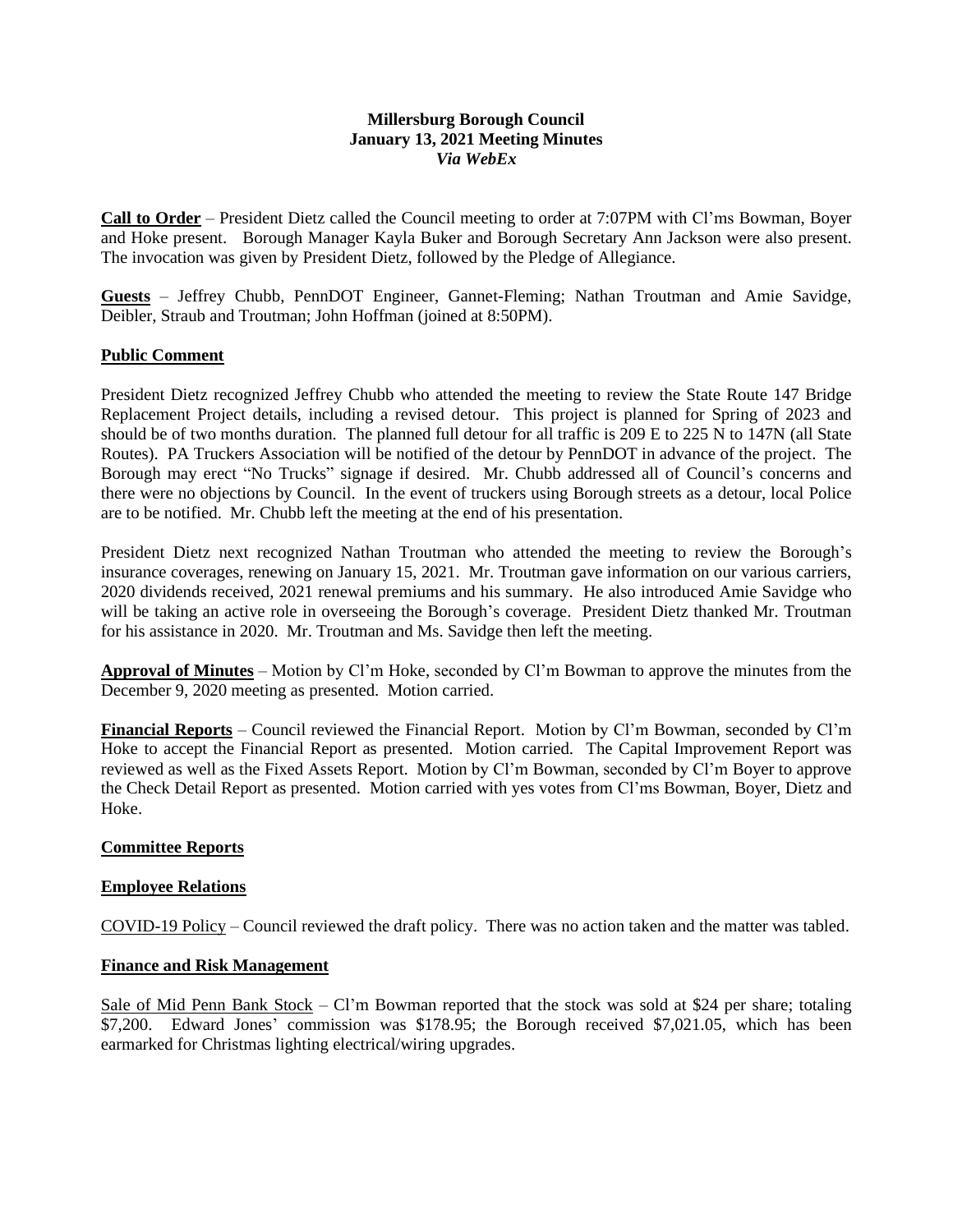## **Parks and Recreation**

MYO Park Renovation Project Update – Manager Buker reported that she and President Dietz were part of a walk through on January 12. The overlook pavers at the end of the seat wall have been replaced. The exposed electrical on the end of the seat wall was mortared over and the seat wall was centered. The grill has been replaced at Pavilion #1. Seeding needs to be done where the lawn was driven over. The DCNR sign was repaired. The repair of macadam walkway near the restrooms will wait until Spring. The macadam walkway that leads to the playground entrance will be replaced. An additional \$250 has been authorized for YSM to provide planting mock ups for Pavilion #3. Lighting at Pavilion #2 needs additional evaluation.

Additionally, Manager Buker reported that she has sent a formal request to the Dauphin County Gaming Grant Coordinator to allow reallocation of the \$11,368 remaining in the Borough's ADA Gaming Grant, requesting that it be put towards the MYO Park Renovations Gaming Grant.

# **Property**

Police Department Security Window – Council reviewed a quote from Hershock's in the amount of \$10,935 to provide and install a fixed window with bullet resistant glass and bullet resistant wall panels beside and below the window. Mayor Ibberson will be consulted for his input regarding using some of the CARES Act funds for this expense.

Authority Office Window – Motion by Cl'm Hoke, seconded by Cl'm Bowman to authorize the Millersburg Area Authority Manager to proceed with having the service window for their front office replaced at the Authority's expense. Motion carried.

Report from Chairman – Cl'm Hoke reported that he met with Crew Leader John Hoffman today. Hoffman forwarded a master wish list which will be discussed at the January Committee meeting.

### **Public Safety**

Cl'm Boyer reported that he has contacted Solicitor Kerwin to reschedule the meeting to review the Civil Service Commission's hiring process and is awaiting his response.

### **Streets**

Handicapped Parking Request - 134 Pine Street - Manager Buker reported that she received a new application and recommends approval. Council reviewed pictures. A brief intermission was held to obtain additional pictures. Motion by Cl'm Hoke, seconded by Cl'm Bowman to grant tentative approval of the handicapped parking spot request including appropriate signage, pending receipt of the applicant's handicapped placard number. No curb cut-out is allowed. Motion carried.

**Economic Development** – No report.

**Millersburg Area Ambulance Association Ad Hoc Committee –** Council reviewed a written summary of the recent meeting provided by Cl'm Snyder.

**Mayor's Report** – No report. Police Department UCR was distributed to all Cl'ms.

**Manager's Report** – Written report was provided to all Cl'ms.

**Snow Emergency Route** – Cl'm Hoke questioned what could be done to address the problem of cars not being removed from the snow emergency routes in town. Suggestions included having the Mayor direct the police to enforce the ordinance and to have pre-arranged towing services available.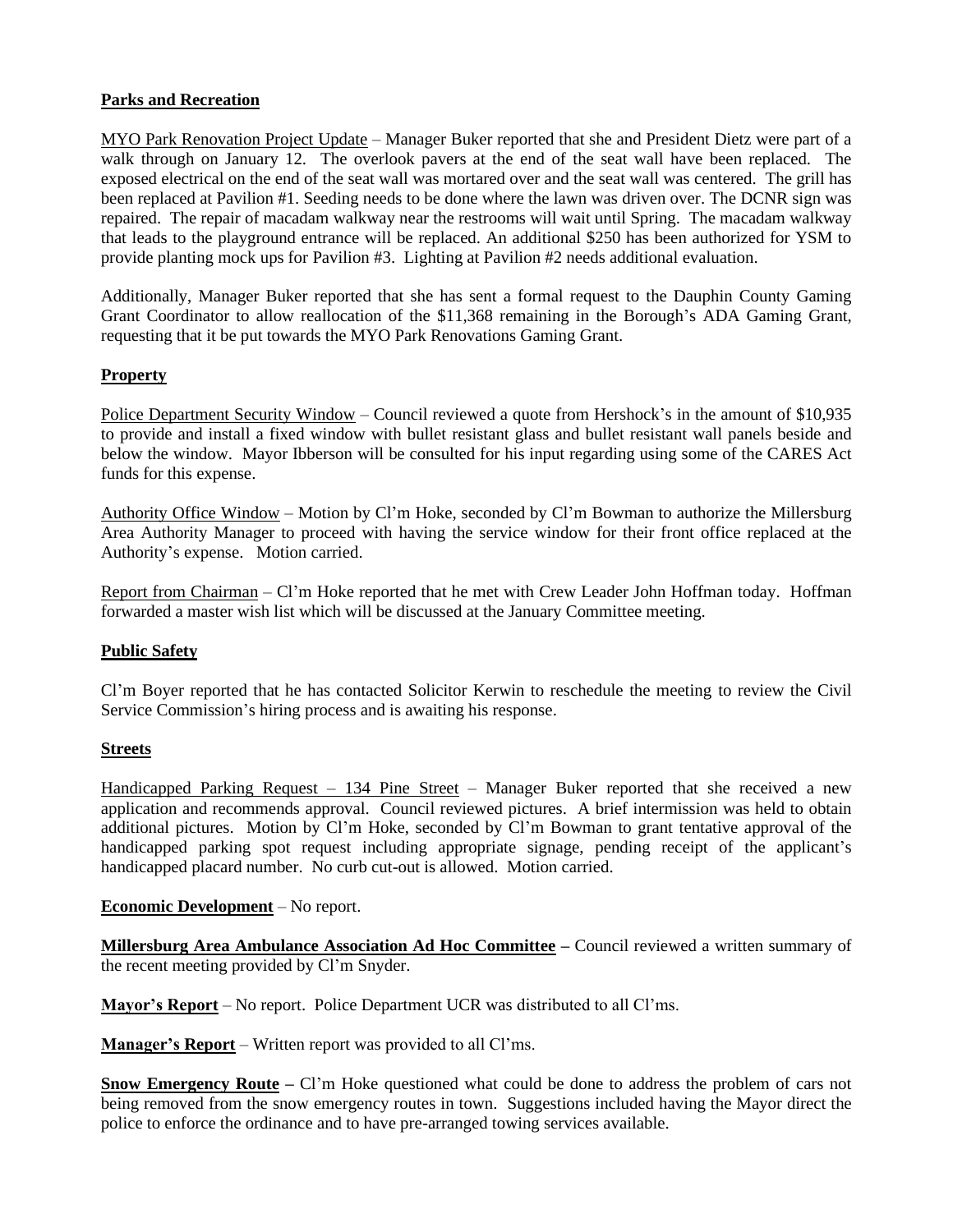**Engineer's Report** – Council reviewed the written communique from Virginia Thornton. Manager Buker reported that floodproofing of the Welcome Center will be done in March and that no Public Works crewmember will be the primary contact for bid document review for the Walnut Street project.

**Code Enforcement Report –** Council reviewed the written report as submitted by Karen Zaporozec.

## **Unfinished Business**

YSM Invoice – MYO Park Renovations Project – Council reviewed an invoice for the MYO Park Renovation project. Motion by Cl'm Boyer, seconded by Cl'm Bowman to pay the YSM invoice for \$2,404.40 from the Master Parks Legacy Account (Bi-Centennial Funds). Motion carried with ves votes from Cl'ms Bowman, Boyer, Dietz and Hoke.

Millersburg Area School District Gaming Grant Invoices – Council reviewed documentation provided by the School District. They were awarded a \$48,000 Gaming Grant from Dauphin County for security doors. The documentation provided included three invoices and proof of payment for same totaling \$80,618.25. Motion by Cl'm Bowman, seconded by Cl'm Hoke to advise Dauphin County that Council approves payment of the full grant amount to Millersburg Area School District. Motion carried.

### **New Business**

2021 Memberships – Council reviewed PSAB 2021 membership renewal (\$402) and related items of 2021 Membership Directory extended listing (\$40) and Borough News subscriptions (8 at \$10 each). Motion by Cl'm Bowman, seconded by Cl'm Hoke to approve all items as presented. Motion carried with yes votes from Cl'ms Bowman, Boyer, Dietz and Hoke.

Gannett Fleming Invoice – Council reviewed the invoice for \$2,338.75 for scoping efforts on the Welcome Center floodproofing project. Motion by Cl'm Hoke, seconded by Cl'm Bowman to pay the invoice as presented from the Capital Improvement account. Motion carried with yes votes from Cl'ms Bowman, Boyer and Dietz; Cl'm Hoke was unavailable to vote.

2021 Humane Society Contract – Manager Buker reviewed the highlights of the new contract. Motion by Cl'm Boyer, seconded by Cl'm Bowman to pay the \$250 contract fee, the \$1,353.95 on our account and to choose optional coverages of emergency rescue services and pick-up services. Motion carried with yes votes from Cl'ms Bowman, Boyer, Dietz and Hoke.

Rennard Lot Consolidation – Mr. Rennard has applied to combine two lots he owns into one parcel. The parcels ID's are 46-012-001 (West Street) and 46-012-013 (177 North Street), which is Mr. Rennard's residence. Approval to proceed has been given by the Dauphin County Planning Commission and the Millersburg Borough Planning Commission. Motion by Cl'm Boyer, seconded by Cl'm Bowman to advise the Dauphin County Planning Commission that Millersburg Borough Council has no objections. Motion carried.

Cl'm Boyer left the meeting.

**Communications** – All communications were made available to Cl'ms.

# **Organization Reports**

Millersburg Area Authority – December 7, 2020 meeting minutes were provided to all Cl'ms.

Millersburg Fire Company – October 13, 2020 and November 10, 2020 meeting minutes were provided to all Cl'ms.